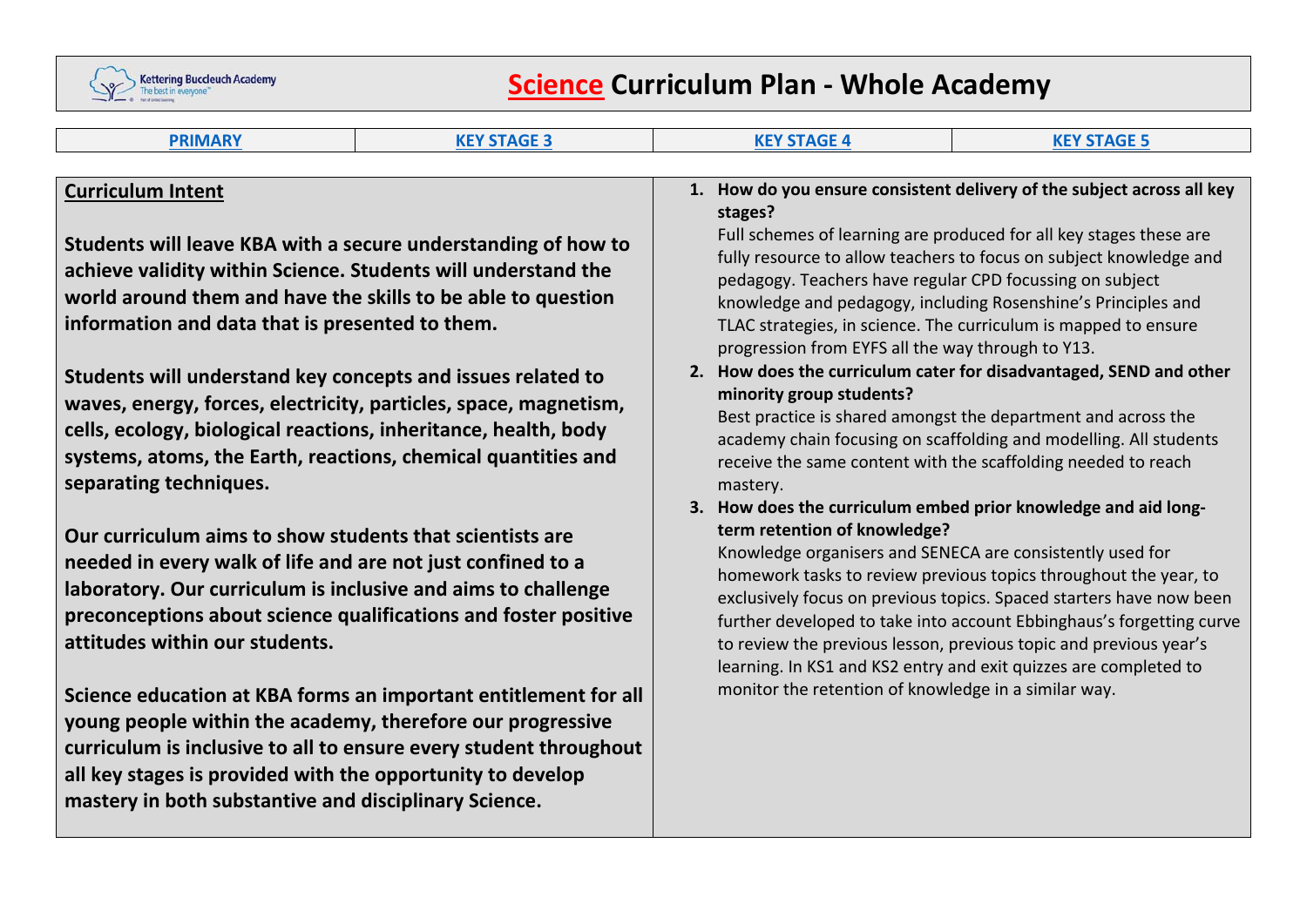#### **PRIMARY**

**EYFS:** 

Children in early years settings follow the national curriculum that highlights seven areas of learning and development that must shape educational programmes. This includes understanding the world and involves guiding chi sense of their physical world and their community through opportunities to explore, observe and find out about people, places, technology and the environment. Children learn and explore changes in the environment, metamorp **growth of self and plants, concepts of floating and sinking and magnets.** 

|                                 | Year 1                                                                                                                                                        |                        | Year 2                                                                                                                                             |                        | Year 3                                                                                                               |                        | Year 4                                                                                                                          |                        | Year <sub>5</sub>                                                                                                                                                   |                        | Year <sub>6</sub>                                                                                                                           |                        |
|---------------------------------|---------------------------------------------------------------------------------------------------------------------------------------------------------------|------------------------|----------------------------------------------------------------------------------------------------------------------------------------------------|------------------------|----------------------------------------------------------------------------------------------------------------------|------------------------|---------------------------------------------------------------------------------------------------------------------------------|------------------------|---------------------------------------------------------------------------------------------------------------------------------------------------------------------|------------------------|---------------------------------------------------------------------------------------------------------------------------------------------|------------------------|
| Autumn                          | <b>Biology</b><br><b>Plants</b><br>Identifying and<br>naming common<br>plants and describing<br>basic structures                                              |                        | <b>Biology</b><br><b>Needs of animals</b><br>Animals need water, food<br>and air to survive and to<br>have offspring                               |                        | Chemistry<br><b>Rocks</b><br><b>Comparisons of types of</b><br>rocks and how fossils are<br>formed                   |                        | <b>Biology</b><br><b>Classifying organisms</b><br><b>Introduction to</b><br>classifying animals and<br>their environment        |                        | Chemistry<br><b>Separating mixtures</b><br><b>Identifying and separating</b><br>mixtures; difference<br>between reversible and<br>non-reversible changes            |                        | <b>Physics</b><br>Electricity<br><b>Investigating variations in</b><br>series and parallel circuits,<br>and how electricity is<br>generated |                        |
| Autumn<br>$\mathbf{2}$          | <b>Biology / Physics</b><br>Seasonal changes<br><b>Observing changes</b><br>across four seasons<br>and describina<br>associated weather                       |                        | Chemistry<br>Uses of everyday materials<br>Comparisons of an object's<br>material with its use;<br>impact of bending, twisting<br>on solid objects |                        | <b>Physics</b><br>Light<br>Relationship between light<br>and how we see; the<br>formation of shadows                 |                        | <b>Biology</b><br>Food & digestion<br>The human digestive<br>system and simple food<br>chains                                   |                        | <b>Biology, Chemistry, Physics</b><br><b>Energy</b><br>Introducing the concept of<br>energy stores and energy<br>transfers, and relating this<br>to prior knowledge |                        | <b>Biology</b><br><b>Evolution</b><br><b>Fossils; introduction to the</b><br>idea that adaptation may<br>lead to evolution                  |                        |
| Spring 1                        | Chemistry<br><b>Everyday materials</b><br><b>Distinguishing objects</b><br>from the material it's<br>made from, and<br>describing simple<br>properties        | Working Scientifically | <b>Biology</b><br>Living things & their<br>habitats<br><b>Basic introduction to</b><br>habitats and micro-<br>habitats, and simple food<br>chains  | Working Scientifically | <b>Biology</b><br>Living organisms<br>The role of muscles and<br>skeletons; the importance<br>of nutrients           | Working Scientifically | Chemistry<br><b>Particle model and states</b><br>of matter<br><b>States of matter in</b><br>relation to particle<br>arrangement | Working Scientifically | <b>Biology</b><br>Life cycles<br>Life cycles of a mammal,<br>amphibian, insect and bird,<br>and some reproduction<br>processes                                      | Working Scientifically | <b>Physics</b><br>Light<br>How light travels and is<br>reflected, and how this<br>allows us to see                                          | Working Scientifically |
| <b>Spring 2</b>                 | <b>Consolidation and</b><br>review                                                                                                                            |                        | Chemistry<br>Solids, liquids and gases<br><b>Understanding how the</b><br>same substances can exist<br>as solids, liquids and gases                |                        | <b>Biology</b><br><b>Plants</b><br>The key features of<br>flowering plants and what<br>they need to survive          |                        | <b>Physics</b><br>Sounds<br><b>Relationship between</b><br>strength of vibrations<br>and volume of sound                        |                        | <b>Biology</b><br>Human development<br>Human development to old<br>age                                                                                              |                        | <b>Biology</b><br><b>Further classification</b><br><b>Further classification of</b><br>living organisms based on<br><i>characteristics</i>  |                        |
| <b>Summer</b><br>1              | <b>Biology</b><br>Animals<br><b>Identifying and</b><br>naming fish,<br>amphibians, reptiles,<br>birds and mammals;<br>carnivores, herbivores<br>and omnivores |                        | <b>Biology</b><br>Plant growth<br>Plants grow from seeds,<br>and require water, light<br>and a suitable temperature                                |                        | <b>Physics</b><br>Forces & motion<br>Introducing pushes and<br>pulls; opposing forces, and<br><b>balanced</b> forces |                        | <b>Physics</b><br>Electricity<br>Simple series circuits                                                                         |                        | <b>Physics</b><br><b>Forces</b><br>Gravity, air and water<br>resistance and friction;<br>introduction to pulleys                                                    |                        | <b>Biology</b><br><b>Functions of the human</b><br>body<br>Human circulatory system;<br>transport of nutrients within<br>the body           |                        |
| <b>Summer</b><br>$\overline{2}$ | <b>Biology</b><br><b>Humans</b><br>Human body parts and<br>senses                                                                                             |                        | <b>Consolidation and review</b>                                                                                                                    |                        | <b>Physics</b><br>Friction & magnetism<br>Contact and non-contact<br>forces, including friction<br>and magnetism     |                        | Chemistry<br><b>Properties of materials</b><br>Considering physical and<br>chemical properties                                  |                        | <b>Physics</b><br>Earth and space<br><b>Movements of planets and</b><br>the Moon, and relationship<br>to day and night                                              |                        | Chemistry<br><b>Physical and chemical</b><br>changes<br>Identifying physical and<br>chemical changes                                        |                        |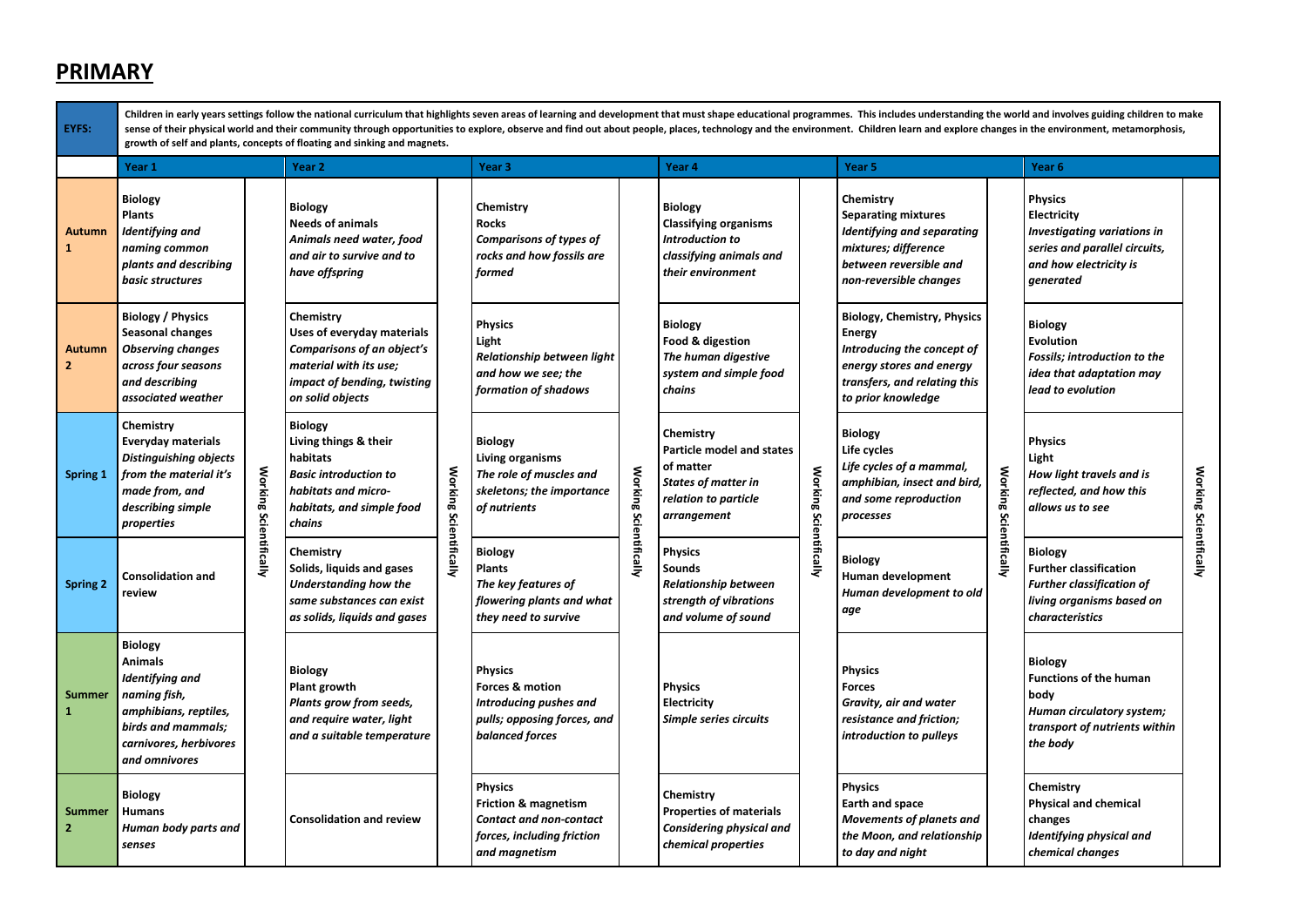## **KEY STAGE 3**

|   | $1st$ Half of the year (Sep – Jan)                                                                                                                                                                                                                                                                     | 2 <sup>nd</sup> Half of the year (Jan-July)                                                                                                                                                                                                                                                                                                                                                                                                 |                        |
|---|--------------------------------------------------------------------------------------------------------------------------------------------------------------------------------------------------------------------------------------------------------------------------------------------------------|---------------------------------------------------------------------------------------------------------------------------------------------------------------------------------------------------------------------------------------------------------------------------------------------------------------------------------------------------------------------------------------------------------------------------------------------|------------------------|
|   | Intro into Science<br>$\bullet$<br>Cells, Tissues and Organs<br><b>Particles</b><br>Energy<br><b>Reproduction and Variation</b><br>Working Scientifically Investigation Week<br>Mid-Year Assessment - Particles, Cells & Energy                                                                        | <b>Chemical Reactions</b><br>$\bullet$<br><b>Forces and Motion</b><br>Light and Space<br>$\bullet$<br>Digestion + Nutrition<br><b>Materials and the Earth</b><br><b>Working Scientifically Investigation Week</b><br><b>End of Year Assessment</b><br>Year 7 UL Paper 1 - Particles, Cells & Energy                                                                                                                                         |                        |
| 8 | Ecological Relationships and classification<br>$\bullet$<br>Materials and the Earth<br>The Periodic table<br><b>Electricity Recap</b><br><b>Forces Recap</b><br>Working Scientifically Investigation Week<br>Mid-Year Assessment - Ecology, Digestion & Nutrition, Periodic<br>table and Light & Space | Year 7 UL Paper 2 - Reproduction & Variation, Chemical Reactions, Forces & Motion<br>Biological systems and processes<br>$\bullet$<br>Matter<br>Reactivity<br>٠<br>Sound Waves<br>Working Scientifically Investigation Week<br><b>End of Year Assessment</b><br>Year 8 UL Paper 1 - Dig & Nut, Periodic table, Light & Space plus any Year 7 units                                                                                          | Disciplinary knowledge |
| 9 | <b>Energetics and Rates</b><br>Forces in Action<br>Plants, photosynthesis and respiration<br>Mid-Year Assessment - Photosynthesis, Reactivity, Energetics,<br>Matter, Forces in Action plus any year 7 & 8 topics.                                                                                     | Year 8 UL Paper 2 - Ecology, materials and the Earth, Electricity and magnetism plus any year 7 units.<br>Cell Biology<br>$\bullet$<br>Atomic Structure & Bonding<br><b>Changes in Energy Stores</b><br>Energy Transfer & The Particle Model<br>Organisms and Disease<br>The Periodic Table<br><b>End of Year Assessment</b><br>Year 9 UL Paper 1 and Paper 2 - any year 7, 8 or 9 units may be assessed, with a focus on KS3 fundamentals. |                        |

\*Please note that not all groups will follow the same order of topics due to restraints on equipment. Although the rota may differ for half of each band, the curriculum has been fully sequenced to ensure knowledge is progressive.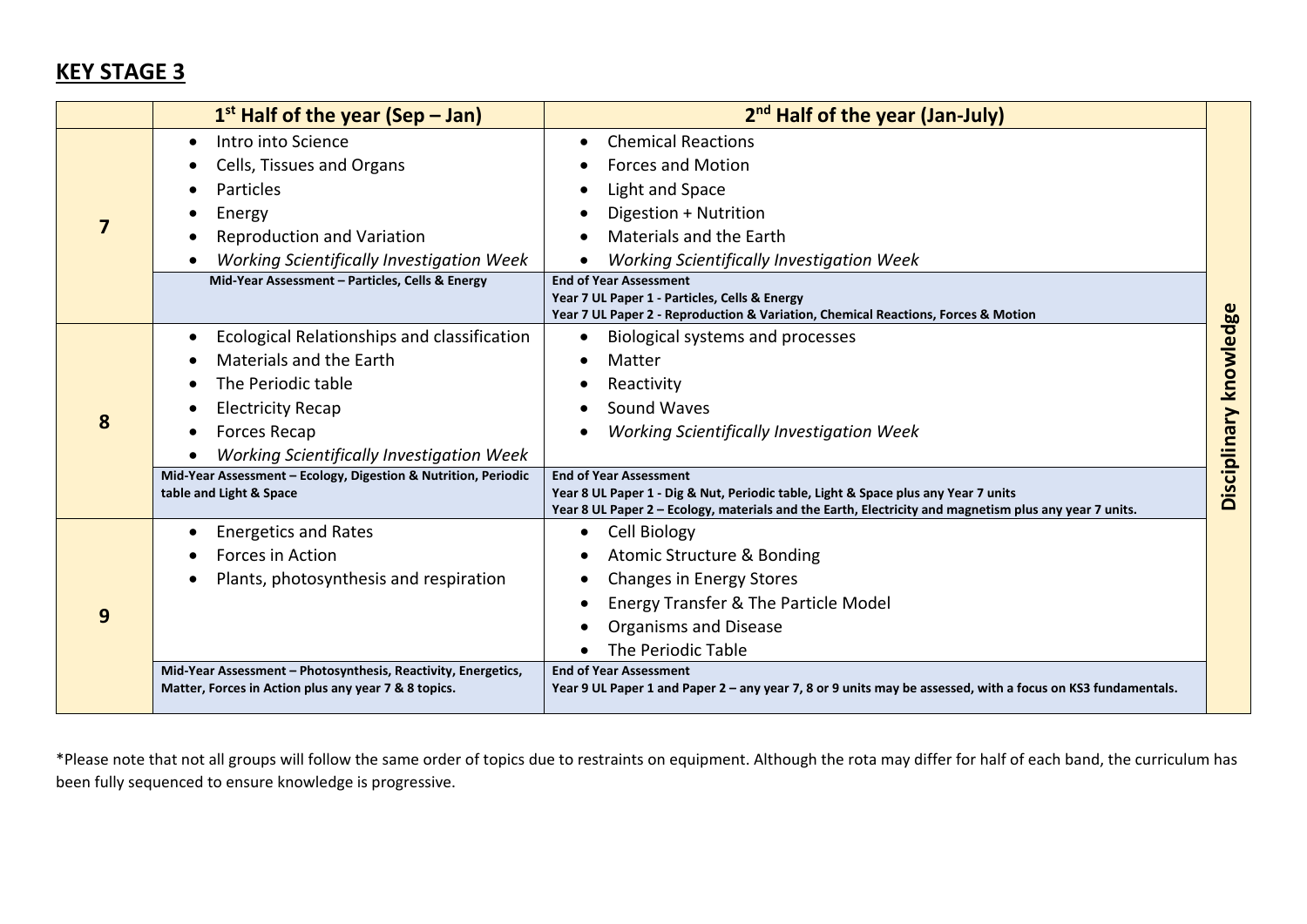### **KEY STAGE 4**

|           | $1st$ Half of the year (Sep – Jan)               | $2nd$ Half of the year (Jan-July)                                                 |            |
|-----------|--------------------------------------------------|-----------------------------------------------------------------------------------|------------|
|           | Chemical Changes and energy changes<br>$\bullet$ | <b>Nuclear Radiation</b><br>$\bullet$                                             |            |
|           | <b>Quantitative Chemistry</b><br>٠               | <b>Rates of Reaction</b>                                                          |            |
|           | Electricity                                      | Inheritance                                                                       |            |
|           | <b>Generating Electricity</b>                    | <b>Reactions in Biology</b>                                                       |            |
| <b>10</b> | <b>Infectious Disease</b>                        | Ecology                                                                           |            |
|           |                                                  |                                                                                   | knowledge  |
|           |                                                  |                                                                                   |            |
|           | Mid-Year Assessment - One full paper -           | End of Year Assessment - Paper 1 mock exam. Three full papers.                    |            |
|           | Chemistry                                        |                                                                                   |            |
|           | <b>Organic Chemistry</b>                         | Waves<br>$\bullet$                                                                |            |
|           | Forces<br>$\bullet$                              | <b>Magnetism and Electromagnets</b>                                               |            |
|           | <b>Chemical Analysis</b>                         | Earth and resources                                                               | Disciplina |
|           | Controlling the body                             | PHYSICS ONLY - Space Physics                                                      |            |
| 11        |                                                  | March Mock Exams - Paper 2 mock exams. Three full papers.                         |            |
|           |                                                  | Revision for final exams                                                          |            |
|           |                                                  |                                                                                   |            |
|           | November Mock Exams - Paper 1 mock               | <b>ACTUAL GCSE EXAMS. 6 papers (75 mins for combined science, 105 minutes for</b> |            |
|           | exams. Three full papers.                        | separate science)                                                                 |            |

\*Please note that not all groups will follow the same order of topics due to restraints on equipment. Although the rota may differ for half of each band, the curriculum has been fully sequenced to ensure knowledge is progressive.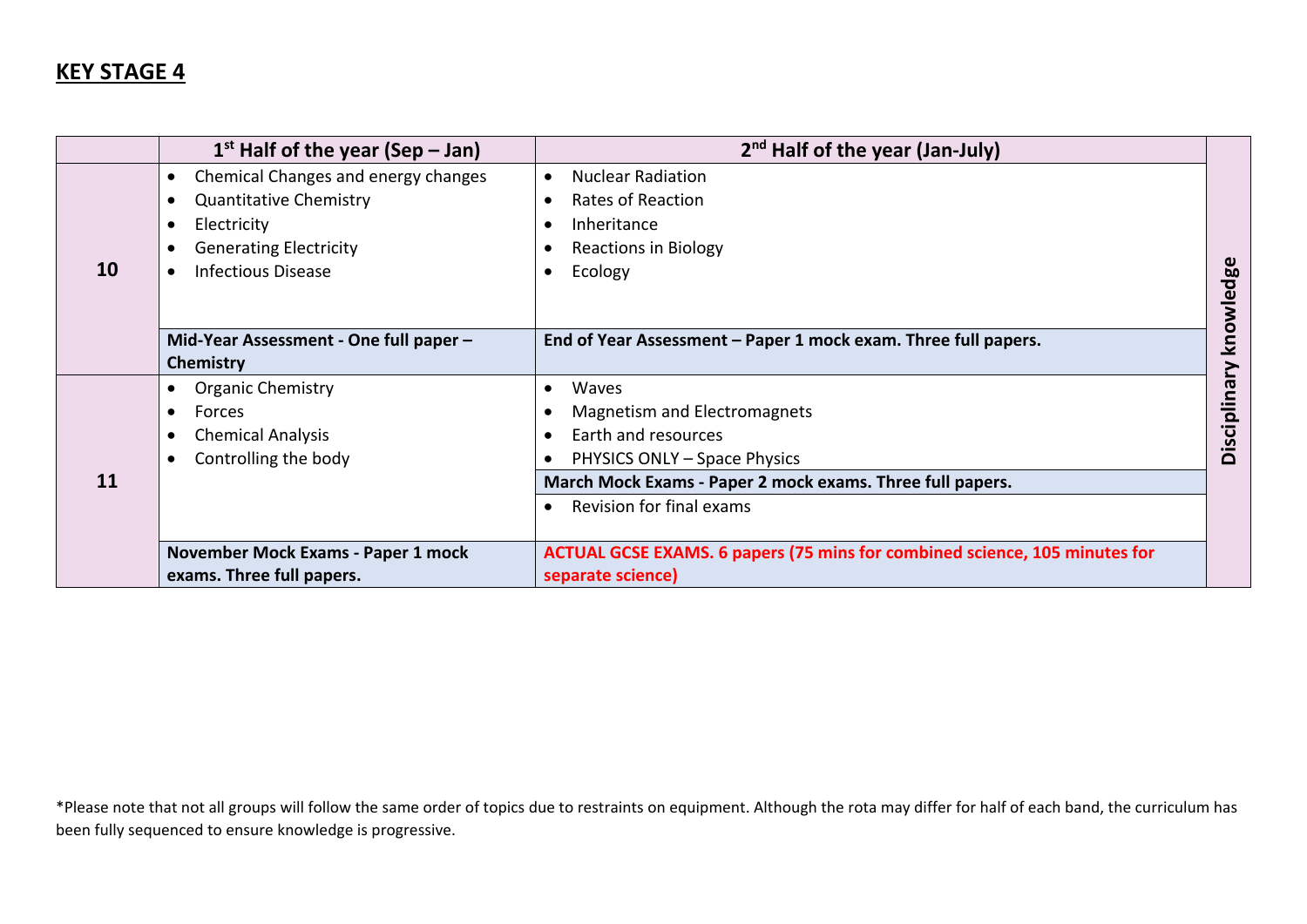#### **KEY STAGE 4 – Triple Science**

|    | $1st$ Half of the year (Sep – Jan)                             |                                                                                                                                | $2nd$ Half of the year (Jan-July)                                  |                                                                       |                                                                         |                                                                                                              |            |
|----|----------------------------------------------------------------|--------------------------------------------------------------------------------------------------------------------------------|--------------------------------------------------------------------|-----------------------------------------------------------------------|-------------------------------------------------------------------------|--------------------------------------------------------------------------------------------------------------|------------|
|    | <b>Biology</b>                                                 | Chemistry                                                                                                                      | <b>Physics</b>                                                     | <b>Biology</b>                                                        | Chemistry                                                               | <b>Physics</b>                                                                                               |            |
| 10 | <b>Infectious</b><br>disease<br>Reactions in<br><b>Biology</b> | Chemical<br>$\bullet$<br>changes and<br>energy changes<br>Quantitative<br>$\bullet$<br>Chemistry<br>Start rates of<br>reaction | Electricity<br>$\bullet$<br>Generating<br>$\bullet$<br>Electricity | Controlling the<br>body<br>Inheritance<br>$\bullet$                   | Rates of Reaction<br>$\bullet$<br><b>Organic Chemistry</b><br>$\bullet$ | <b>Finish Generating</b><br>$\bullet$<br>electricity<br>Nuclear radiation<br>Magnetism and<br>electromagnets | knowledge  |
|    | Mid-Year Assessment - One full paper - Chemistry               |                                                                                                                                | End of Year Assessment - Paper 1 mock exam. Three full papers.     |                                                                       |                                                                         |                                                                                                              |            |
|    | <b>Biology</b>                                                 | Chemistry                                                                                                                      | <b>Physics</b>                                                     | <b>Biology</b>                                                        | Chemistry                                                               | <b>Physics</b>                                                                                               |            |
|    | Ecology                                                        | Chemical<br>$\bullet$<br>Analysis                                                                                              | Force and<br>$\bullet$<br>Motion                                   |                                                                       | The Earth and<br>$\bullet$<br>Resources                                 | Space<br>$\bullet$                                                                                           | Disciplina |
| 11 |                                                                |                                                                                                                                | Waves                                                              |                                                                       | March Mock Exams - Paper 2 mock exams. Three full papers.               |                                                                                                              |            |
|    |                                                                |                                                                                                                                |                                                                    | Revision for final exams<br>$\bullet$                                 |                                                                         |                                                                                                              |            |
|    |                                                                | November Mock Exams - Paper 1 mock exams. Three full                                                                           |                                                                    | <b>ACTUAL GCSE EXAMS. 6 papers (75 mins for combined science, 105</b> |                                                                         |                                                                                                              |            |
|    | papers.                                                        |                                                                                                                                |                                                                    | minutes for separate science)                                         |                                                                         |                                                                                                              |            |

\*Please note in year 10 the number of lessons for each specialism may differ each year depending on the timetable. Therefore, content may be taught at different rates, so topic in Sep‐Jan might be pushed into Jan‐July (visa‐versa). The curriculum has still been fully sequenced to ensure knowledge is progressive.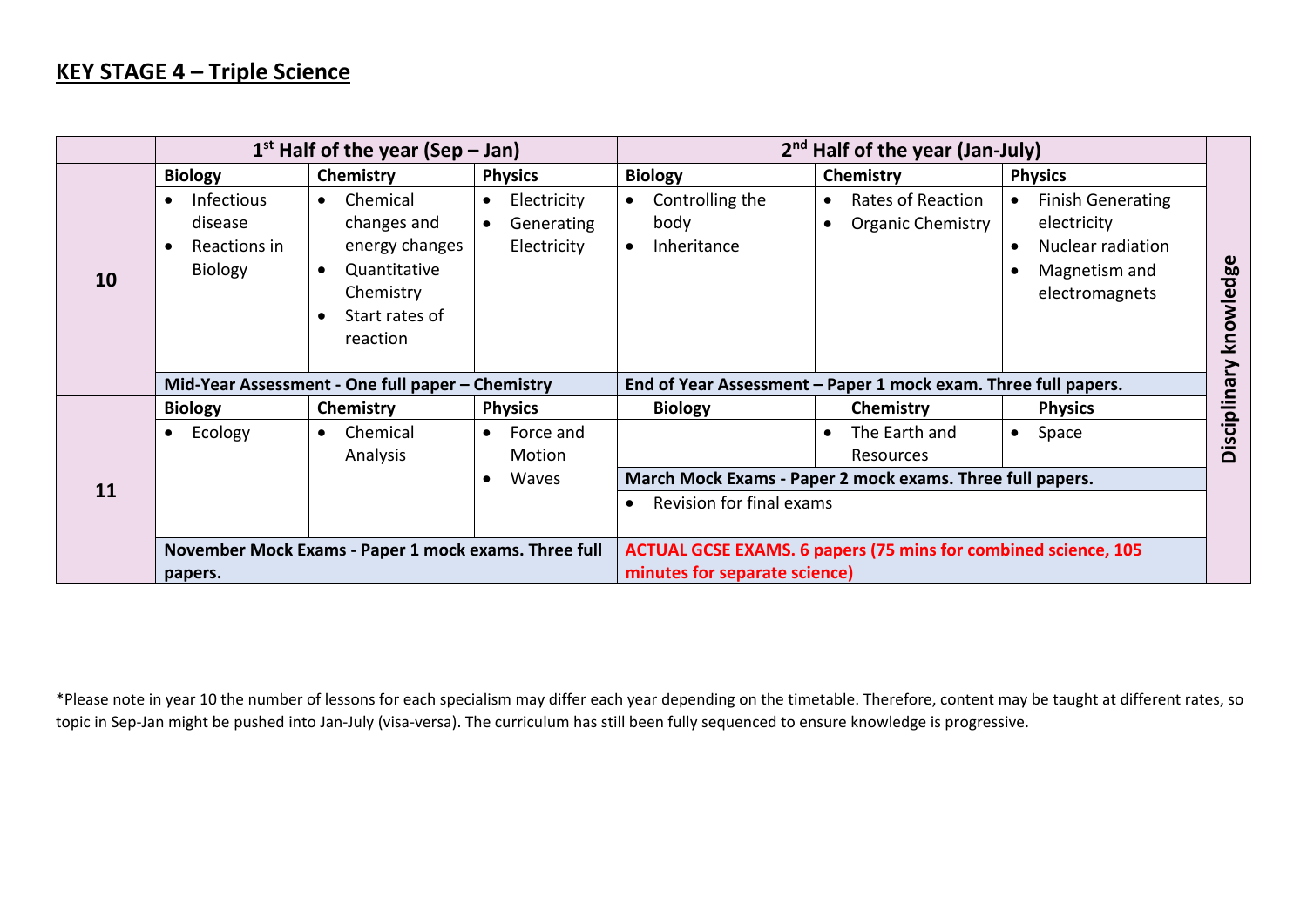### **KEY STAGE 5**

| <b>BIOLOGY</b> | September - November                                                                                                                                                                                                                                                                                                                                                                                                     | December - March                                                                                                                                                                                                                                                                                                                                                                                                                                                                                                  | <b>March - June</b>                                                                                                                                                                                                                        |                        |
|----------------|--------------------------------------------------------------------------------------------------------------------------------------------------------------------------------------------------------------------------------------------------------------------------------------------------------------------------------------------------------------------------------------------------------------------------|-------------------------------------------------------------------------------------------------------------------------------------------------------------------------------------------------------------------------------------------------------------------------------------------------------------------------------------------------------------------------------------------------------------------------------------------------------------------------------------------------------------------|--------------------------------------------------------------------------------------------------------------------------------------------------------------------------------------------------------------------------------------------|------------------------|
| 12             | Ch 1 Biological molecules (RP 1 -<br>Rate of an enzyme controlled<br>reaction)<br>Ch 2 Nucleic acids<br>۰<br>Ch 3 Cell structure (RP 2 - Root<br>tip squash for mitotic index<br>calculation)<br>Start Ch 4 Transport across cell<br>٠<br>membranes                                                                                                                                                                      | Ch 4 Transport across cell<br>membranes (RP3 - Water<br>potential of plant tissue) (RP 4 -<br><b>Permeability of cell surface</b><br>membranes)<br>Ch 5 Cell recognition and the<br>immune system<br>Ch 6 Exchange<br>$\bullet$<br>Ch 7 Mass transport (RP5 -<br><b>Dissection of animal or plant</b><br>tissue)                                                                                                                                                                                                  | Ch 8 DNA, genes and protein synthesis<br>$\bullet$<br>Ch 9 Genetic diversity (RP6 - Aseptic techniques)<br>Ch 10 Biodiversity<br>June/July<br>Ch 14 Response to stimuli (RP10 - Environmental<br>variable on the movement of animals)      |                        |
|                | Pupils will be tested on the 1 <sup>st</sup> part of As<br>Biology course, which test skills taught<br>from September - November                                                                                                                                                                                                                                                                                         | Pupils will be tested on the content for<br>As Biology which will be fully covered by<br>this date, which test skills learnt from<br><b>September to March</b>                                                                                                                                                                                                                                                                                                                                                    | Pupils will be tested on Paper 1 and Paper 2, which test skills from<br>though out Year 12                                                                                                                                                 |                        |
| 13             | Ch 14 Response to stimuli<br>(RP10 - Environmental<br>variable on the movement<br>of animals) cont.<br>Ch 17 Inherited change<br>$\bullet$<br>Start Ch 18 Populations and<br>$\bullet$<br>ecosystems<br>Ch 15 Nervous coordination<br>$\bullet$<br>and muscles<br><b>Start Ch 16 Homeostasis</b><br>(RP11 - Glucose conc. and<br>calibration curve)<br>NB. Ch 14 Response to stimuli was taught<br>at the end of Year 12 | Ch 16 Homeostasis (RP11 -<br>$\bullet$<br><b>Glucose conc. and calibration</b><br>curve)<br>Ch 18 Populations and<br>$\bullet$<br>ecosystems<br>Start Ch 19 Populations in<br>$\bullet$<br>ecosystems (RP12-<br><b>Environmental factor on the</b><br>distribution of a given species)<br>Ch 11 Photosynthesis) (RP7-<br><b>Chromatography of leaf</b><br>pigments) (RP8 - Rate of<br>dehydrogenase on chloroplast<br>extract)<br>Ch 12 Respiration $(RP9 -$<br><b>Respiration in single celled</b><br>organisms) | Ch 19 Populations in ecosystems (RP12 - Environmental factor<br>on the distribution of a given species)<br>Ch 13 Energy and ecosystems<br>$\bullet$<br>Ch 20 Gene expression<br>$\bullet$<br>Ch 21 Recombinant DNA technology<br>$\bullet$ | Disciplinary knowledge |
|                | Pupils will be tested on Paper 1 and some<br>Paper 2 content, which test skills from<br>year 12 and from September to November                                                                                                                                                                                                                                                                                           | Pupils will complete a full set of mock<br>(Papers 1, 2 and 3) using the previous<br>summers' exams, which tests skills from                                                                                                                                                                                                                                                                                                                                                                                      | <b>ACTUAL A LEVEL EXAMINATION. 3 papers, 2 hours</b><br>each.                                                                                                                                                                              |                        |
|                | in Year 13                                                                                                                                                                                                                                                                                                                                                                                                               | both year 12 and 13                                                                                                                                                                                                                                                                                                                                                                                                                                                                                               |                                                                                                                                                                                                                                            |                        |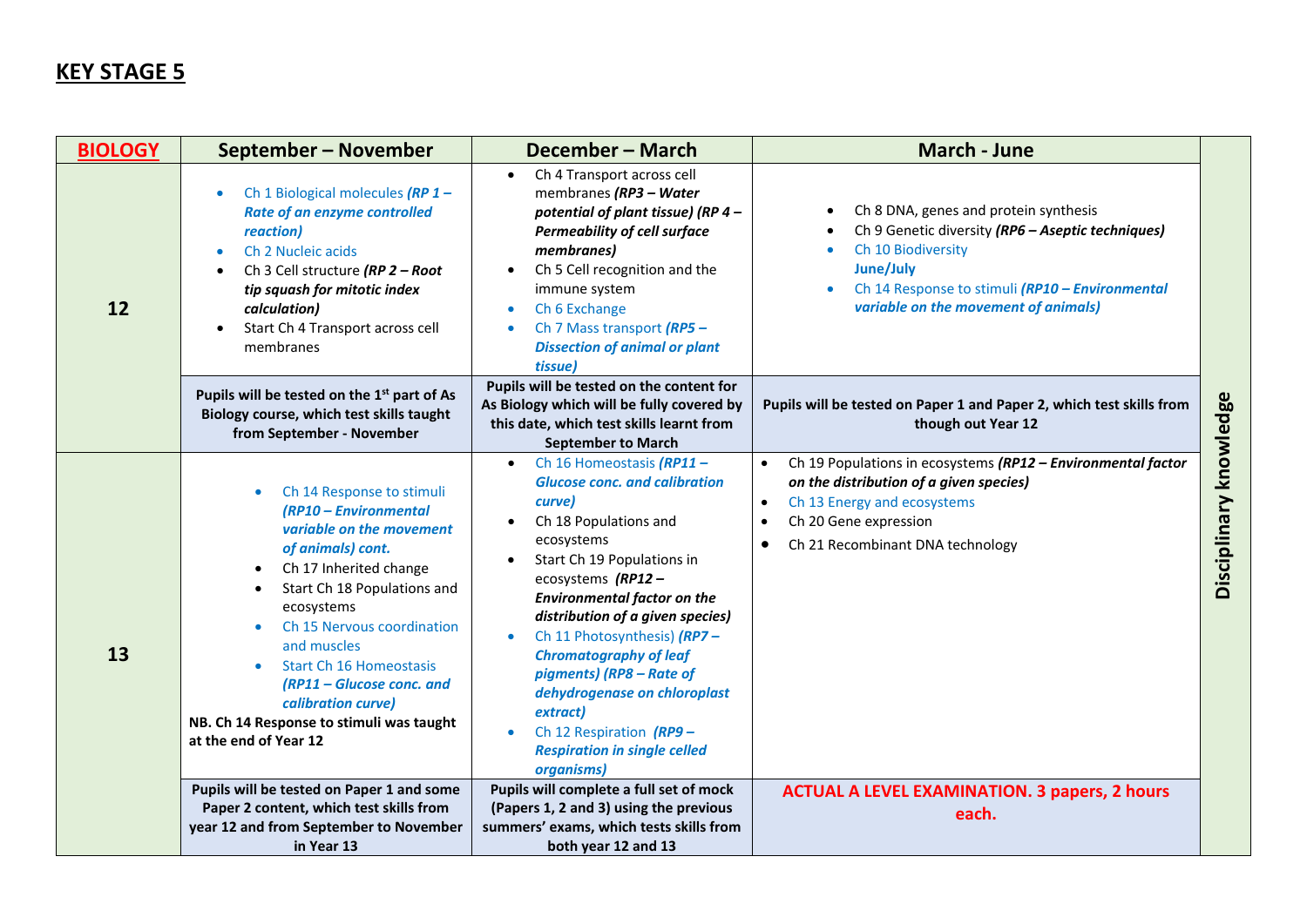| <b>CHEMISTRY</b> | September - November                             | December - March                       | <b>March - June</b>                                     |                        |
|------------------|--------------------------------------------------|----------------------------------------|---------------------------------------------------------|------------------------|
|                  | <b>Atomic Structure</b><br>$\bullet$             | Redox<br>$\bullet$                     | Alkenes<br>$\bullet$                                    |                        |
|                  | <b>Amounts of Substances</b><br>$\bullet$        | Group 2 metals<br>$\bullet$            | $Alcohol - RP(5+6)$                                     |                        |
|                  | <b>Bonding</b><br>$\bullet$                      | Group 7 Elements - RP(4)<br>$\bullet$  | Spectra - IR and Mass Spec<br>$\bullet$                 |                        |
|                  | Energetics<br>$\bullet$                          | Introduction to Organic<br>$\bullet$   | Organic Test tube reactions                             |                        |
|                  | Kinetics<br>$\bullet$                            | Chemistry                              | Redox<br>$\bullet$                                      |                        |
|                  | Periodicity<br>$\bullet$                         | Alkanes                                |                                                         |                        |
| 12               | $RP(1-3)$<br>$\bullet$                           | Halogenoalkanes                        |                                                         |                        |
|                  | <b>November Mock Exam - Pupils</b>               | March Mock Exam - Pupils will be       | End of Year Exam - Pupils will be tested on Paper 1 and |                        |
|                  | will be tested on the 1 <sup>st</sup> part of AS | tested on the content for AS           | Paper 2, which test skills from though out Year 12      |                        |
|                  | Chemistry course, which test skills              | Chemistry which will be fully          |                                                         |                        |
|                  | taught from September -                          | covered by this date, which test       |                                                         |                        |
|                  | <b>November</b>                                  | skills learnt from September to        |                                                         |                        |
|                  |                                                  | <b>March</b>                           |                                                         |                        |
|                  | Rate Equations<br>$\bullet$                      | RP $(5, 10 + 11)$ – To be taught       | Revision for final examinations<br>$\bullet$            | Disciplinary knowledge |
|                  | Equilibria<br>$\bullet$                          | after Nov Mock                         |                                                         |                        |
|                  | <b>Electrode Potentials</b><br>$\bullet$         | <b>Optical Isomers</b><br>$\bullet$    |                                                         |                        |
|                  | <b>Acids and Bases</b><br>$\bullet$              | Aldehydes and Ketones<br>$\bullet$     |                                                         |                        |
|                  | <b>Transition Metals</b><br>$\bullet$            | <b>Aromatic Chemistry</b><br>$\bullet$ |                                                         |                        |
|                  | Aqua complexes<br>$\bullet$                      | Amines $-$ RP (10)                     |                                                         |                        |
|                  | Thermodynamics<br>$\bullet$                      | <b>Biological Molecules</b>            |                                                         |                        |
| 13               | RP 8/7a/b<br>$\bullet$                           | Polymers                               |                                                         |                        |
|                  | RP <sub>9</sub><br>$\bullet$                     | Amino acids                            |                                                         |                        |
|                  |                                                  | <b>NMR</b>                             |                                                         |                        |
|                  |                                                  | Chromatography - RP(12)<br>$\bullet$   |                                                         |                        |
|                  | Pupils will be tested on Paper 1                 | Pupils will complete a full set of     | <b>ACTUAL A LEVEL EXAMINATION. 3 papers, 2 hours</b>    |                        |
|                  | and some Paper 2 content, which                  | mock (Papers 1, 2 and 3) using the     | each.                                                   |                        |
|                  | test skills from year 12 and from                | previous summers' exams, which         |                                                         |                        |
|                  | September to November in Year                    | tests skills from both year 12 and     |                                                         |                        |
|                  | 13                                               | 13                                     |                                                         |                        |